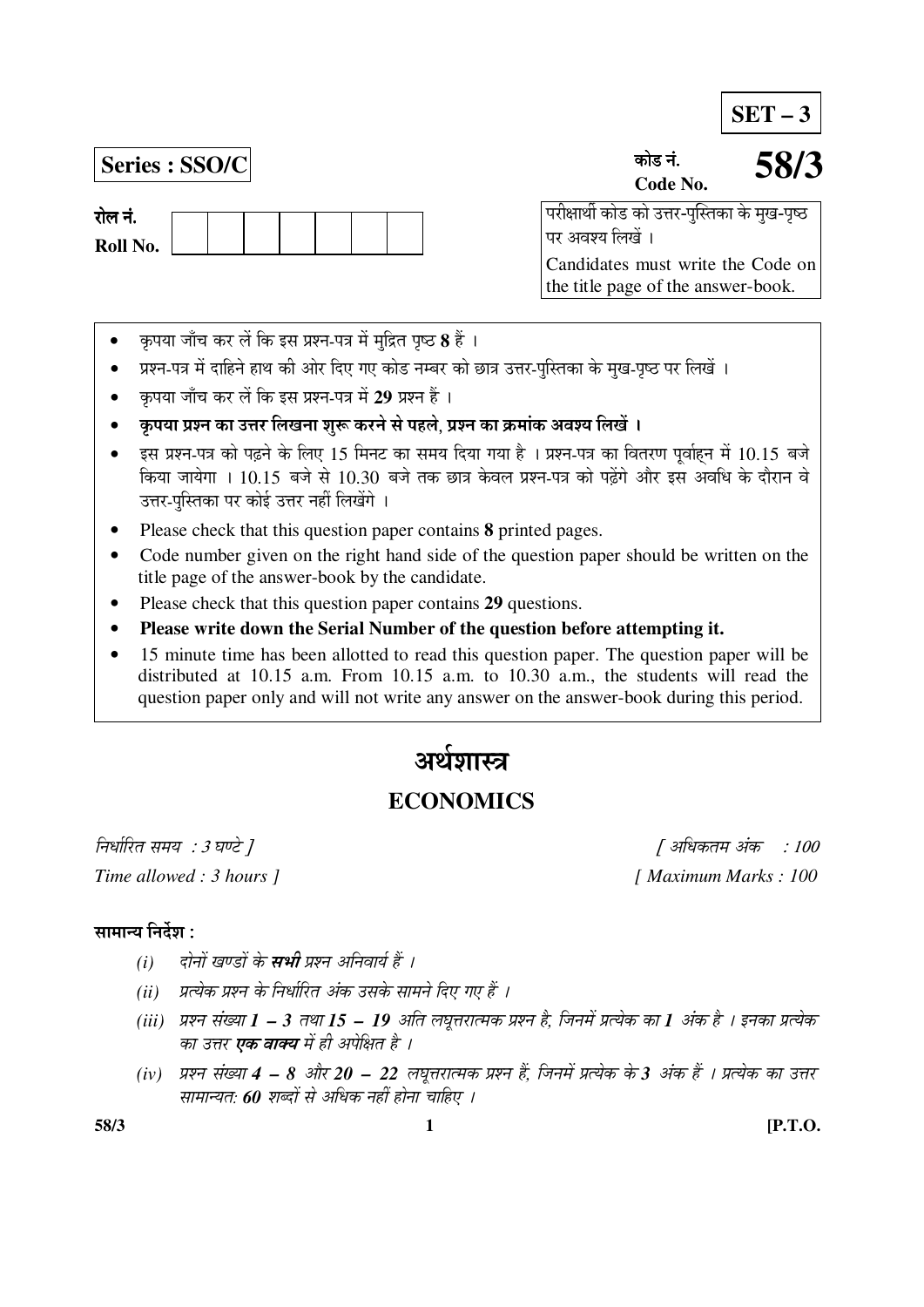- (v) प्रश्न संख्या 9 10 और 23 25 भी लघुत्तरात्मक प्रश्न हैं. जिनमें प्रत्येक के 4 अंक हैं । प्रत्येक का उत्तर सामान्यत: 70 शब्दों से अधिक नहीं होना चाहिए ।
- (vi) प्रश्न संख्या 11 14 और 26 29 दीर्घ उत्तरात्मक प्रश्न हैं, जिनमें प्रत्येक के 6 अंक हैं । प्रत्येक का उत्तर सामान्यत: 100 शब्दों से अधिक नहीं होना चाहिए ।
- *(vii) उत्तर संक्षिप्त तथा तथ्यात्मक होने चाहिए तथा यथासंभव ऊपर दी गई शब्द सीमा के अंतर्गत ही दिए जाने* चाहिए ।

#### **General Instructions :**

- *(i) All questions in both the sections are compulsory.*
- *(ii) Marks for questions are indicated against each question.*
- *(iii) Questions No. 1-3 and 15-19 are very short-answer questions carrying 1 mark each. They are required to be answered in one sentence each.*
- *(iv) Questions No. 4-8 and 20-22 are short-answer questions carrying 3 marks each. Answers to them should normally not exceed 60 words each.*
- *(v) Questions No. 9-10 and 23-25 are also short-answer questions carrying 4 marks each. Answers to them should normally not exceed 70 words each.*
- *(vi) Questions No. 11-14 and 26-29 are long-answer questions carrying 6 marks each. Answers to them should normally not exceed 100 words each.*
- *(vii) Answers should be brief and to the point and the above word limits should be adhered to as far as possible.*

#### खण्ड – अ

#### **SECTION – A**

- $1.$   $\,$ उत्पादन की 4 इकाईयों की औसत स्थिर लागत ₹ 20 है । 5 इकाईयों की औसत परिवर्त्ती लागत ₹ 40 है । 5 ‡ÛúÖ‡ÔµÖÖë Ûúß †ÖîÃÖŸÖ »ÖÖÝÖŸÖ ×ÛúŸÖ®Öß Æîü ? (ÃÖÆüß ×¾ÖÛú»¯Ö "Öã×®Ö‹) **1**
	- (a) ₹ 20
	- (b)  $\bar{z}$  40
	- (c) ₹ 56
	- (d) ₹ 60

The average fixed cost at 4 units of output is  $\bar{\tau}$  20. Average variable cost at 5 units of output is  $\bar{\tau}$  40. Average cost of producing 5 units is : (Choose the correct alternative)

- (a) ₹ 20
- (b)  $\bar{\xi}$  40
- (c) ₹ 56
- $(d)$  ₹ 60

**58/3 2**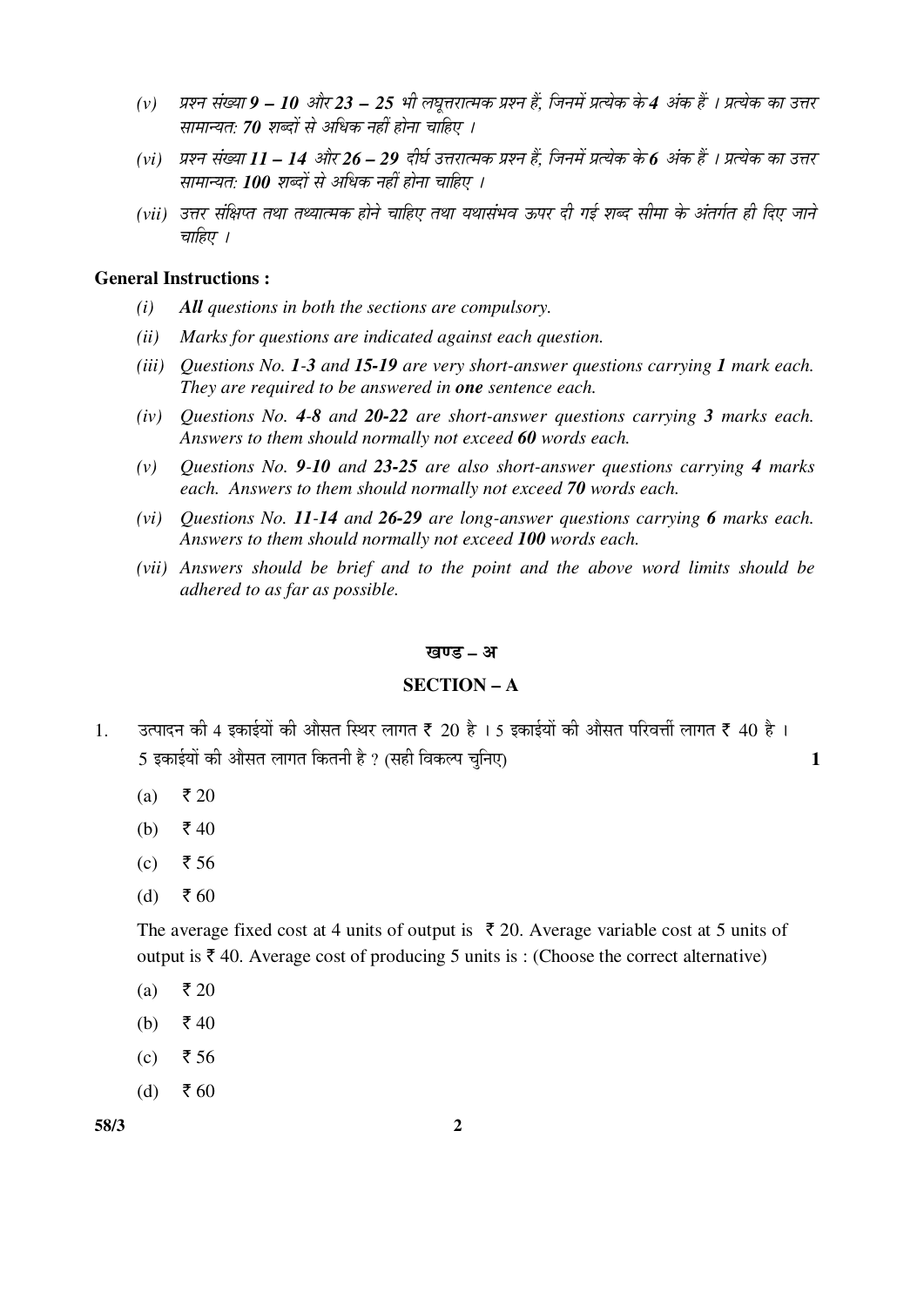

 $\bf A$  बिन्दु पर माँग की कीमत लोच : (सही विकल्प चुनिए)

- (a) B पर माँग की लोच से कम है।
- (b) B पर माँग की लोच के बराबर है।
- $(c)$  B पर माँग की लोच से अधिक है।
- (d) 1 से कम है ।

DD' is a demand curve, A and B are two points on it.



Price elasticity of demand at point A is : (Choose the correct alternative)

- (a) less than elasticity of demand at B.
- (b) equal to elasticity of demand at B.
- (c) greater than elasticity of demand at B.
- (d) less than 1.
- 3. स्वास्थ्य के लिए हानिकारक वस्तु  $x$  की माँग कम करने के लिए सरकार क्या आर्थिक उपाय कर सकती है ? 1 What economic measure can the Government take to reduce demand for commodity *x* which is harmful for health ?

| $\overline{4}$ . | 'किसके लिए उत्पादन करें' की समस्या का वर्णन कीजिए ।                                                                                                                                                                                                                                                          | 3 |
|------------------|--------------------------------------------------------------------------------------------------------------------------------------------------------------------------------------------------------------------------------------------------------------------------------------------------------------|---|
|                  | Describe the problem of 'for whom to produce'.                                                                                                                                                                                                                                                               |   |
| 5.               | 'अधिकतम कीमत सीमा' के अर्थ और आवश्यकता की व्याख्या कीजिए ।<br>Explain the meaning and need for 'maximum price-ceiling'.                                                                                                                                                                                      | 3 |
| 6.               | सरकार ने बहुत अधिक संख्या में विज्ञान और प्रौद्योगिकी संस्थान स्थापित किये हैं । इससे उत्पादन संभावना<br>सीमा (वक्र) कैसे प्रभावित होगी ? समझाइए ।<br>The Government establishes a large number of Institutes of science and technology.<br>How will it affect the production possibility frontier? Explain. |   |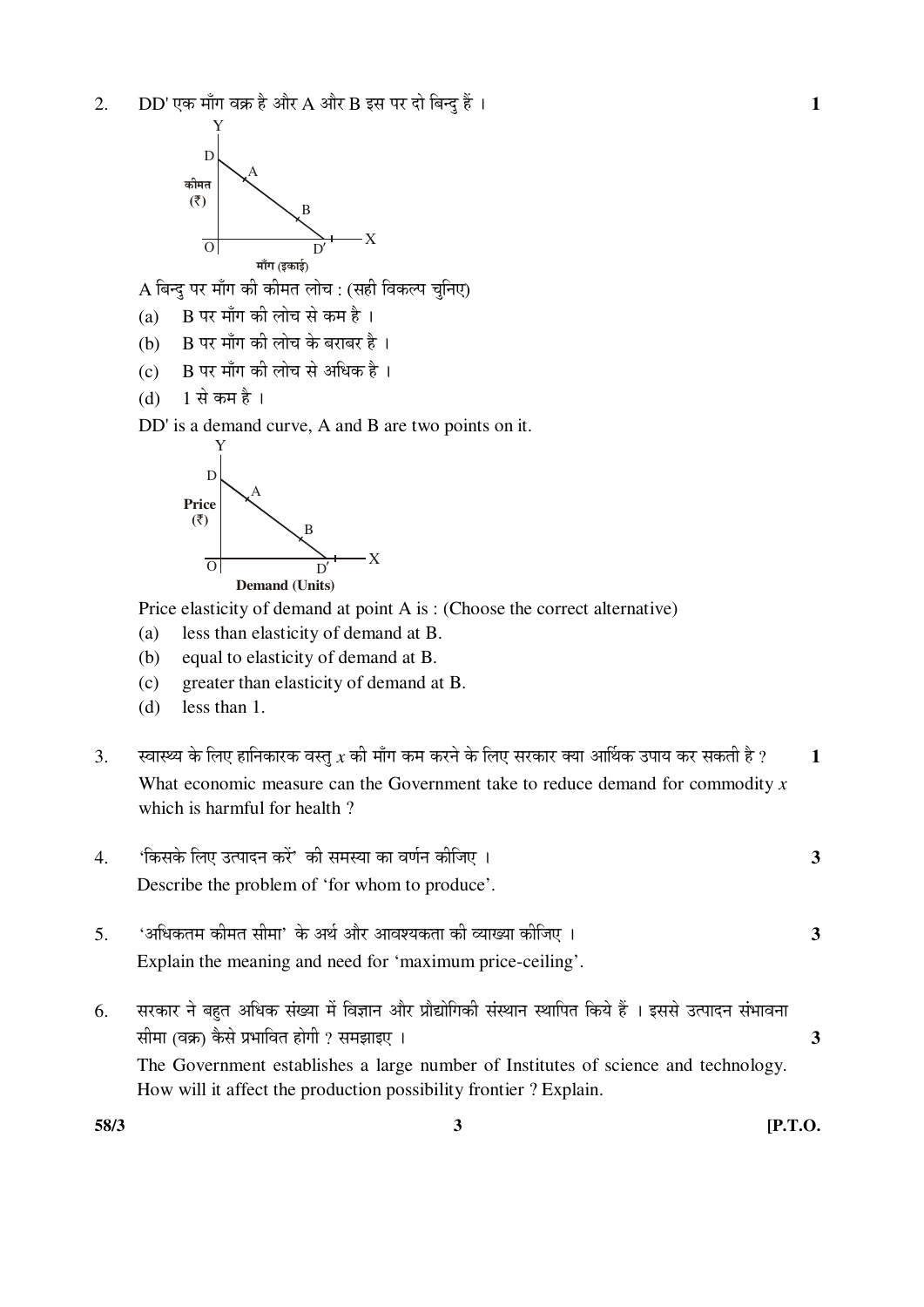- 7. एक सीमान्त उत्पाद तालिका की सहायता से परिवर्त्ती अनपातों के नियम के विभिन्न चरण बताइए । **3**  State with the help of a marginal product schedule the different phases of the Law of Variable Proportions.
- $8.$  एक फर्म की औसत संप्राप्ति (आगम) वक्र पूर्ण प्रतियोगिता के अन्तर्गत  $x$ -अक्ष के समानान्तर क्यों होती है ?  $\overline{3}$

#### अथवा

एकाधिकारात्मक प्रतियोगिता के अन्तर्गत एक फर्म की औसत सन्प्राप्ति (आगम) वक्र ऋणात्मक ढलान वाली क्यों होती है ? समझाइए ।

 Why is average revenue curve of a firm parallel to x-axis under perfect competiton ? Explain.

#### **OR**

Why is average revenue curve of a firm negatively sloped under monopolistic competition ? Explain.

9. एक संख्यात्मक उदाहरण की सहायता से ह्रासमान सीमांत प्रतिस्थापन दर का अर्थ समझाइए । 4

# $\mathcal{L}^{\mathcal{L}}(\mathcal{L}^{\mathcal{L}}(\mathcal{L}^{\mathcal{L}}(\mathcal{L}^{\mathcal{L}}(\mathcal{L}^{\mathcal{L}}(\mathcal{L}^{\mathcal{L}}(\mathcal{L}^{\mathcal{L}}(\mathcal{L}^{\mathcal{L}}(\mathcal{L}^{\mathcal{L}}(\mathcal{L}^{\mathcal{L}}(\mathcal{L}^{\mathcal{L}}(\mathcal{L}^{\mathcal{L}}(\mathcal{L}^{\mathcal{L}}(\mathcal{L}^{\mathcal{L}}(\mathcal{L}^{\mathcal{L}}(\mathcal{L}^{\mathcal{L}}(\mathcal{L}^{\mathcal{L$

एक उदाहरण की सहायता से ह्रासमान सीमान्त उपयोगिता के नियम की व्याख्या कीजिए ।

 Explain with the help of a numerical example, the meaning of diminishing marginal rate of substitution.

### **OR**

Explain the Law of Diminishing Marginal Utility with the help of an example.

- 10. 'माँग में परिवर्तन' और 'माँग-मात्रा में परिवर्तन' में क्या अन्तर होता है ? समझाइए । 4 Explain the difference between 'change in demand' and 'change in quantity demaned'.
- 11. एक वस्त की माँग वक्र दायीं ओर खिसकने के उसकी संतलन कीमत. माँग-मात्रा और पर्ति-मात्रा पर प्रभावों की ÀÖéÓÜÖ»ÖÖ Ûúß ¾µÖÖܵÖÖ ‹Ûú ¸êüÜÖÖ×"Ö¡Ö Ûúß ÃÖÆüÖµÖŸÖÖ ÃÖê Ûúßו֋ … **6**

 Explain with the help of a diagram the chain of effects of a rightward shift in demand curve of a good on its equilibrium price, quantity demanded and supplied.

निम्नलिखित प्रश्न केवल **दृष्टिहीन परीक्षार्थियों** के लिए प्रश्न संख्या 11 के स्थान पर है । एक वस्त के माँग-आधिक्य का अर्थ समझाइए । इसके संतलन कीमत पर प्रभावों की शृंखला की व्याख्या Ûúßו֋ … **6**  The following question is for **blind candidates** only in lieu of Q. No. **11**. Explain the meaning of excess demand of a good. Explain its chain of effects on equilibrium price.

12. ´ÖÖÑÝÖ ¾ÖÛÎú Ûêú ¤üÖµÖà †Öê¸ü ü ×ÜÖÃÖÛú®Öê Ûêú ×Ûú®Æüà ŸÖß®Ö ÛúÖ¸üÞÖÖë Ûúß ¾µÖÖܵÖÖ Ûúßו֋ … **6** Explain **any three** causes of a rightward shift in demand curve.

**58/3 4**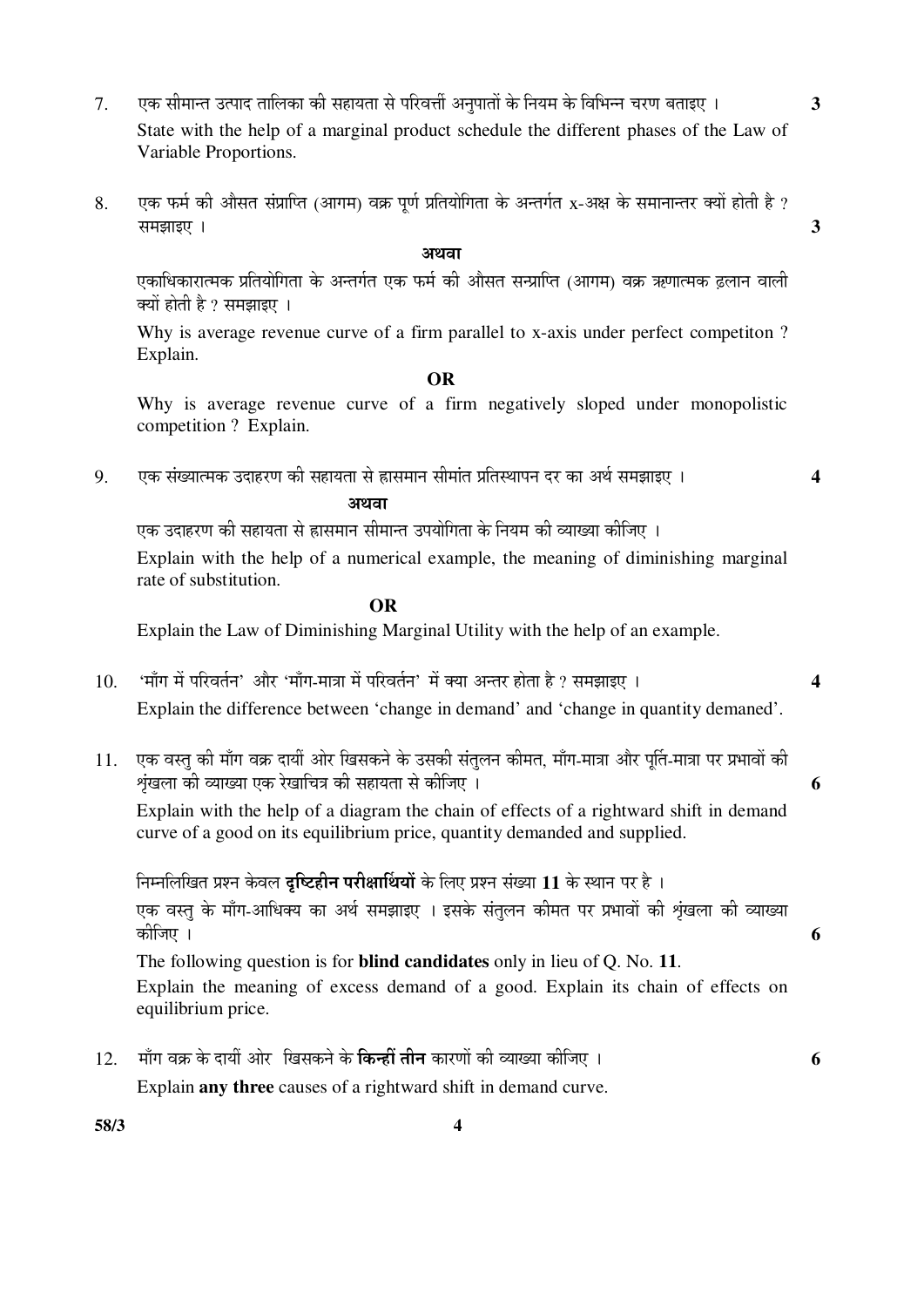- 13. ×®Ö´®Ö×»Ö×ÜÖŸÖ ÛúÖ ‹Ûú ¾ÖßÖã Ûúß ²ÖÖ•ÖÖ¸ü ¯ÖæÙŸÖ ¯Ö¸ü ¯ÖϳÖÖ¾Ö ÃÖ´Ö—ÖÖ‡‹ : **6**
	- (i) आगतों की कीमतों में वृद्धि
	- (ii) प्रति इकाई कर में कमी

# अथवा

निम्नलिखित के बीच सम्बन्ध बताइए $\,$  :

- (आ) सीमान्त लागत और औसत परिवर्त्ती लागत
- (ब) कुल लागत और सीमान्त लागत
- Explain the effect of the following on market supply of a good :
- (i) Increase in input prices
- (ii) Reduction in per unit tax

### **OR**

State the relationship between :

- (a) Marginal cost and average variable cost
- (b) Total cost and marginal cost

14. ÛúÖ¸üÞÖ ¤êüŸÖê Æãü‹ ²ÖŸÖÖ‡‹ ×Ûú ×®Ö´®Ö×»Ö×ÜÖŸÖ Ûú£Ö®Ö ÃÖÆüß Æîü µÖÖ ÝÖ»ÖŸÖ : **6**

- (i) एक वस्तू की पूर्ति वक्र अन्य वस्तुओं की कीमत बढ़ने पर दायीं ओर खिसकती है ।
- (ii) औसत लागत और औसत परिवर्तनशील लागत का अन्तर सदैव स्थिर रहता है ।

Giving reasons, state whether the following statements are true or false :

- (i) The supply curve of a good shifts to the right when prices of other goods rise.
- (ii) The difference between average cost and average variable cost is always constant.

#### खण्ड – ब

## **SECTION – B**

- 15. ×®Ö´®Ö×»Ö×ÜÖŸÖ ´Öë ÃÖê ÛúÖî®Ö ÃÖß ¸üÖ•ÖÃ¾Ö ¯ÖÏÖׯŸÖ ®ÖÆüà Æîü ? (ÃÖÆüß ×¾ÖÛú»¯Ö "Öã×®Ö‹) **1** 
	- $(a)$  ऋणों की वसली
	- (b) विदेशी अनुदान
	- (c) सार्वजनिक उद्यमों के लाभ
	- (d) सम्पत्ति कर

Which of the following is not a revenue receipt ? (Choose the correct alternative).

- (a) Recovery of loans
- (b) Foreign grants
- (c) Profits of public enterprises
- (d) Wealth tax
- 16. †Ö¸ü×õÖŸÖ ®ÖÛú¤üß ×®Ö×¬Ö †®Öã¯ÖÖŸÖ Ûúß ¯Ö׸ü³ÖÖÂÖÖ ¤üßו֋ … **1**  Define cash reserve ratio.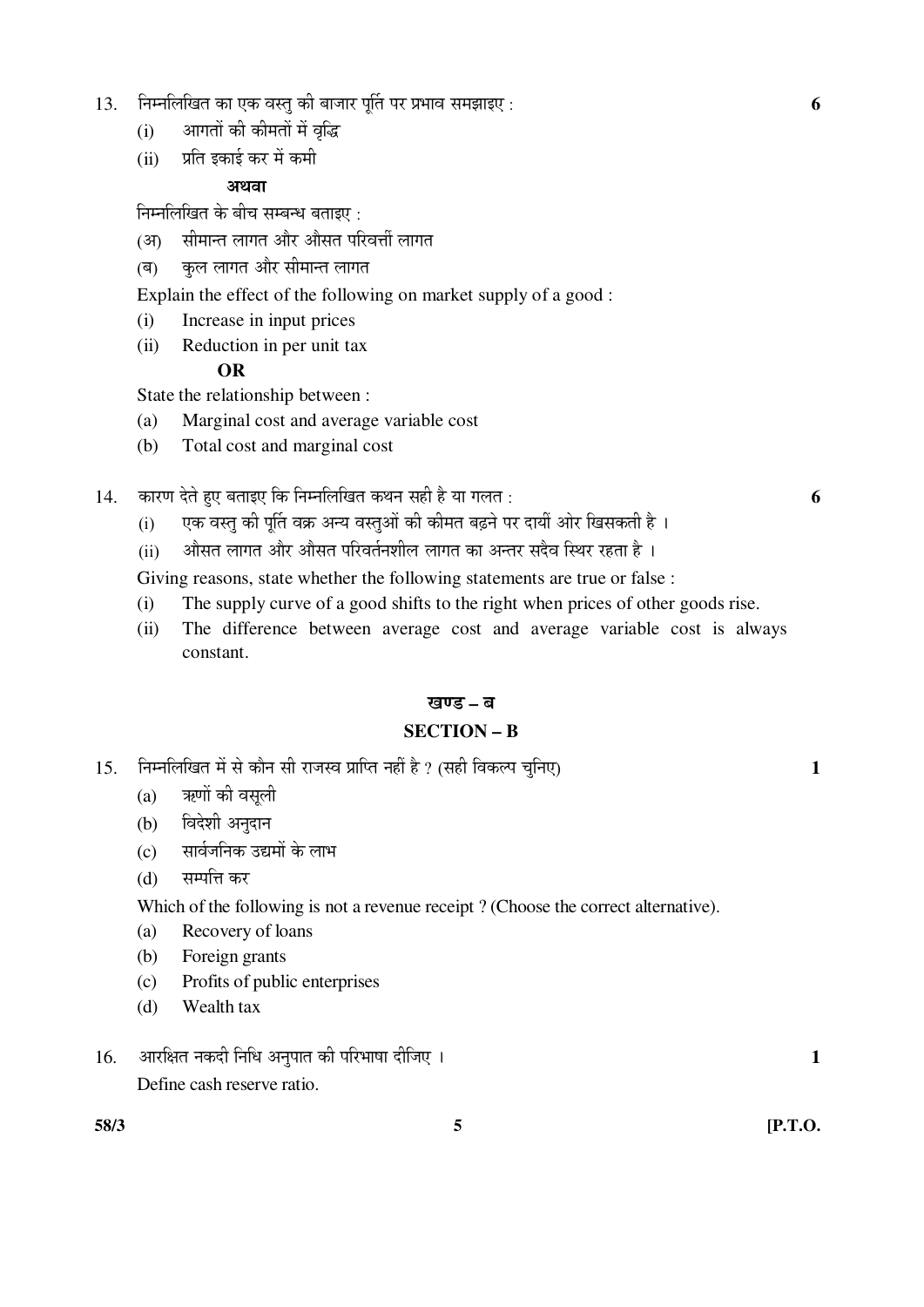| 58/3 | 6                                                                                                                                                    |   |
|------|------------------------------------------------------------------------------------------------------------------------------------------------------|---|
|      | Describe any three sources of demand for foreign exchange.<br><b>OR</b><br>Give the meanings of 'devaluation and depreciation' of domestic currency. |   |
|      | अथवा<br>देशीय मुद्रा के 'अवमूल्यन और मूल्यह्रास' के अर्थ बताइए ।                                                                                     |   |
| 20.  | विदेशी मुद्रा की माँग के कोई से <b>तीन</b> स्रोत लिखिए ।                                                                                             | 3 |
|      | Capital expenditure minus revenue expenditure<br>(d)                                                                                                 |   |
|      | Fiscal deficit minus interest payments<br>(c)                                                                                                        |   |
|      | Fiscal deficit minus revenue deficit<br>(a)<br>Revenue deficit minus interest payments<br>(b)                                                        |   |
|      | (Choose the correct alternative)                                                                                                                     |   |
|      | Which of the following is a correct measure of primary deficit?                                                                                      |   |
|      | पूँजीगत व्यय और राजस्व व्यय का अन्तर<br>(d)                                                                                                          |   |
|      | राजकोषीय घाटे और ब्याज भुगतान का अन्तर<br>(c)                                                                                                        |   |
|      | राजस्व घाटे और ब्याज भुगतान का अन्तर<br>(b)                                                                                                          |   |
| 19.  | निम्नलिखित में से कौन सा प्राथमिक घाटे का सही माप है ? (सही विकल्प चुनिए)<br>राजकोषीय घाटे और राजस्व घाटे का अन्तर<br>(a)                            | 1 |
|      |                                                                                                                                                      |   |
|      | Profits<br>(d)                                                                                                                                       |   |
|      | Saving<br>(b)<br><b>Exports</b><br>(c)                                                                                                               |   |
|      | Wealth<br>(a)                                                                                                                                        |   |
|      | Which of the following is a stock? (Choose the correct alternative)                                                                                  |   |
|      | (d)<br>लाभ                                                                                                                                           |   |
|      | निर्यात<br>(c)                                                                                                                                       |   |
|      | (b)<br>बचत                                                                                                                                           |   |
|      | सम्पत्ति<br>(a)                                                                                                                                      |   |
| 18.  | निम्नलिखित में से कौन सा स्टॉक है ? (सही विकल्प चुनिए)                                                                                               | 1 |
|      | (d)<br><b>Planning Commission</b>                                                                                                                    |   |
|      | <b>Commercial Banks</b><br>(c)                                                                                                                       |   |
|      | Reserve Bank of India<br>(b)                                                                                                                         |   |
|      | Who regulates money supply? (Choose the correct alternative)<br>Government of India<br>(a)                                                           |   |
|      | योजना आयोग<br>(d)                                                                                                                                    |   |
|      | वाणिज्यिक बैंक<br>(c)                                                                                                                                |   |
|      | रिजर्व बैंक ऑफ इंडिया<br>(b)                                                                                                                         |   |
|      | भारत सरकार<br>(a)                                                                                                                                    |   |
| 17.  | मुद्रा पूर्ति का नियमन कौन करता है ? (सही विकल्प चुनिए)                                                                                              | 1 |
|      |                                                                                                                                                      |   |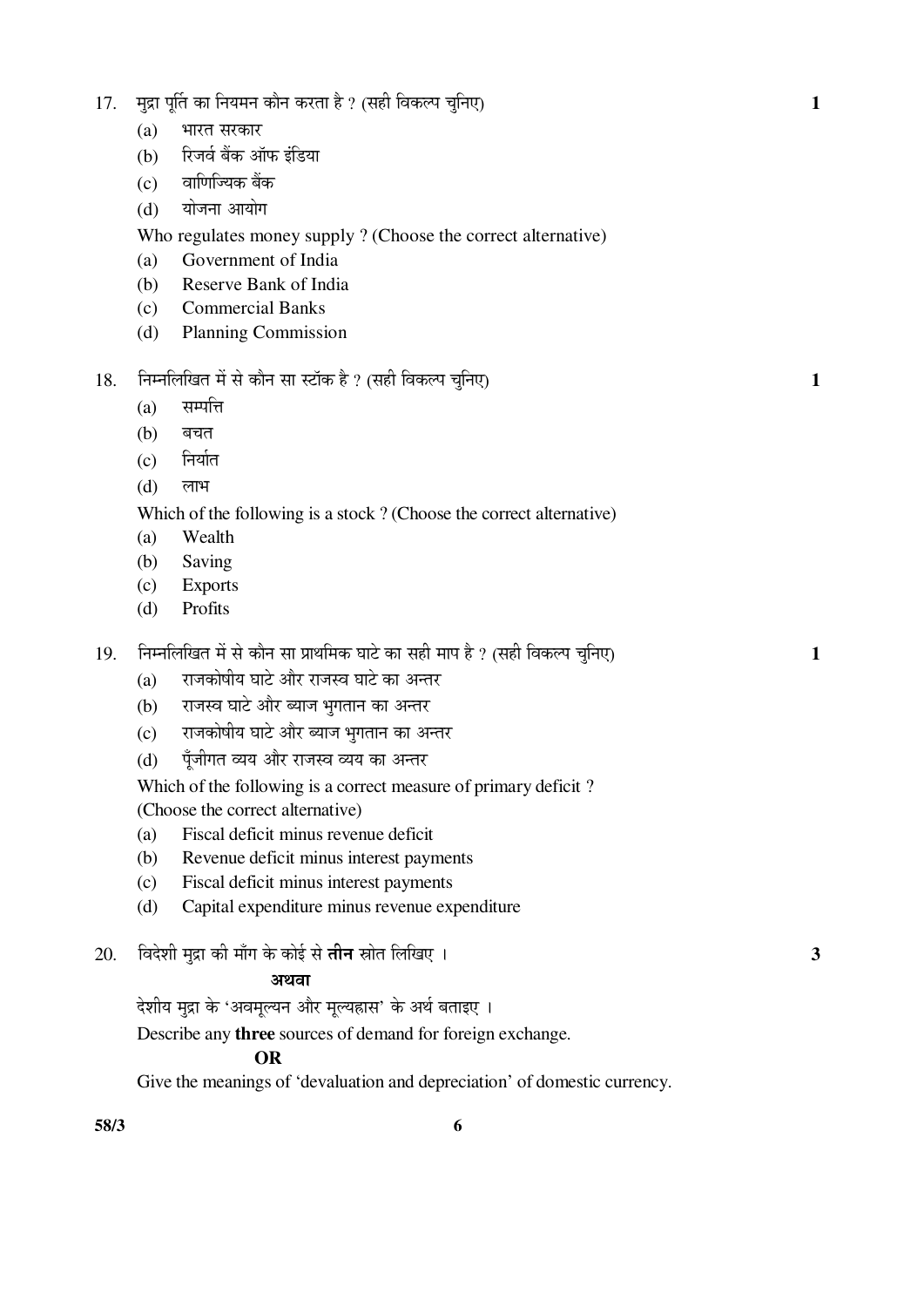- $21.$  एक अर्थव्यवस्था में स्वायत्त उपभोग 500 है, सीमान्त बचत प्रवृत्ति 0.2 है और निवेश व्यय 2,000 है। इसकी  $\vec{a}$ क्तित आय का परिकलन कीजिए । यो उन्हें यो उन्हें आपके अधिकारित के अधिकारित आया था। In an economy autonomous consumption is 500, marginal propensity to save is 0.2 and investment expenditure is 2000. Calculate its equilibrium level of income.
- $22.$  निम्नलिखित में से किसके मुल्य ऋणात्मक नहीं हो सकते ? कारण दीजिए ।  $\overline{\phantom{a}}$ 
	- (i) औसत बचत प्रवृत्ति
	- (ii) सीमान्त बचत प्रवृत्ति

Which of the following cannot have a negative value ? Give reasons.

- (i) Average propensity to save
- (ii) Marginal propensity to save
- 23. ³ÖãÝÖŸÖÖ®Ö ¿ÖêÂÖ ÜÖÖŸÖê Ûêú ¾µÖÖ¯ÖÖ¸ü ÜÖÖŸÖê †Öî¸ü "ÖÖ»Öæ ÜÖÖŸÖê ´Öë ³Öê¤ü Ûúßו֋ … **4**  Distinguish between trade account and current account of balance of payments account.
- 24. मध्यवर्ती वस्तुओं और अन्तिम वस्तुओं की परिभाषा दीजिए । क्या दूध मध्यवर्ती वस्तू हो सकता है ? अपने ˆ¢Ö¸ü Ûêú ×»Ö‹ ÛúÖ¸üÞÖ ¤üßו֋ … **4**

#### अंशता

उत्पादन विधि द्वारा राष्ट्रीय आय का परिकलन करते समय कौन सी कोई चार सावधानियाँ बरतनी चाहिए ? Define intermediate goods and final goods. Can milk be an intermediate good ? Give reasons for your answer.

**OR** 

 What any four precautions should be taken while estimating national income by production method ?

25. ÛúÖ¸üÛú »ÖÖÝÖŸÖ ¯Ö¸ü ÃÖÛú»Ö ´Öæ»µÖ ¾Öéרü ÛúÖ ¯Ö׸üÛú»Ö®Ö Ûúßו֋ … **4** 

|       |                                             | (र करोड़ों में) |
|-------|---------------------------------------------|-----------------|
| (i)   | देशीय बिक्री                                | 3000            |
| (ii)  | स्टॉक में परिवर्तन                          | $(-) 100$       |
| (iii) | मूल्यह्रास                                  | 300             |
| (iv)  | मध्यवर्ती उपभोग                             | 2000            |
| (v)   | निर्यात                                     | 500             |
| (vi)  | अप्रत्यक्ष कर                               | 250             |
| (vii) | विदेशों से निवल कारक आय                     | $(-)$ 50        |
|       | Calculate gross value added at factor cost. |                 |

|       |                           | $(5 \text{ in crores})$ |
|-------|---------------------------|-------------------------|
| (i)   | Domestic sales            | 3000                    |
| (ii)  | Change in stock           | $(-)$ 100               |
| (iii) | Depreciation              | 300                     |
| (iv)  | Intermediate consumption  | 2000                    |
| (v)   | Exports                   | 500                     |
| (vi)  | Indirect taxes            | 250                     |
| (vii) | Net factor income<br>from | $(-)$ 50                |
|       | abroad                    |                         |
|       |                           |                         |

**58/3 7 [P.T.O.**